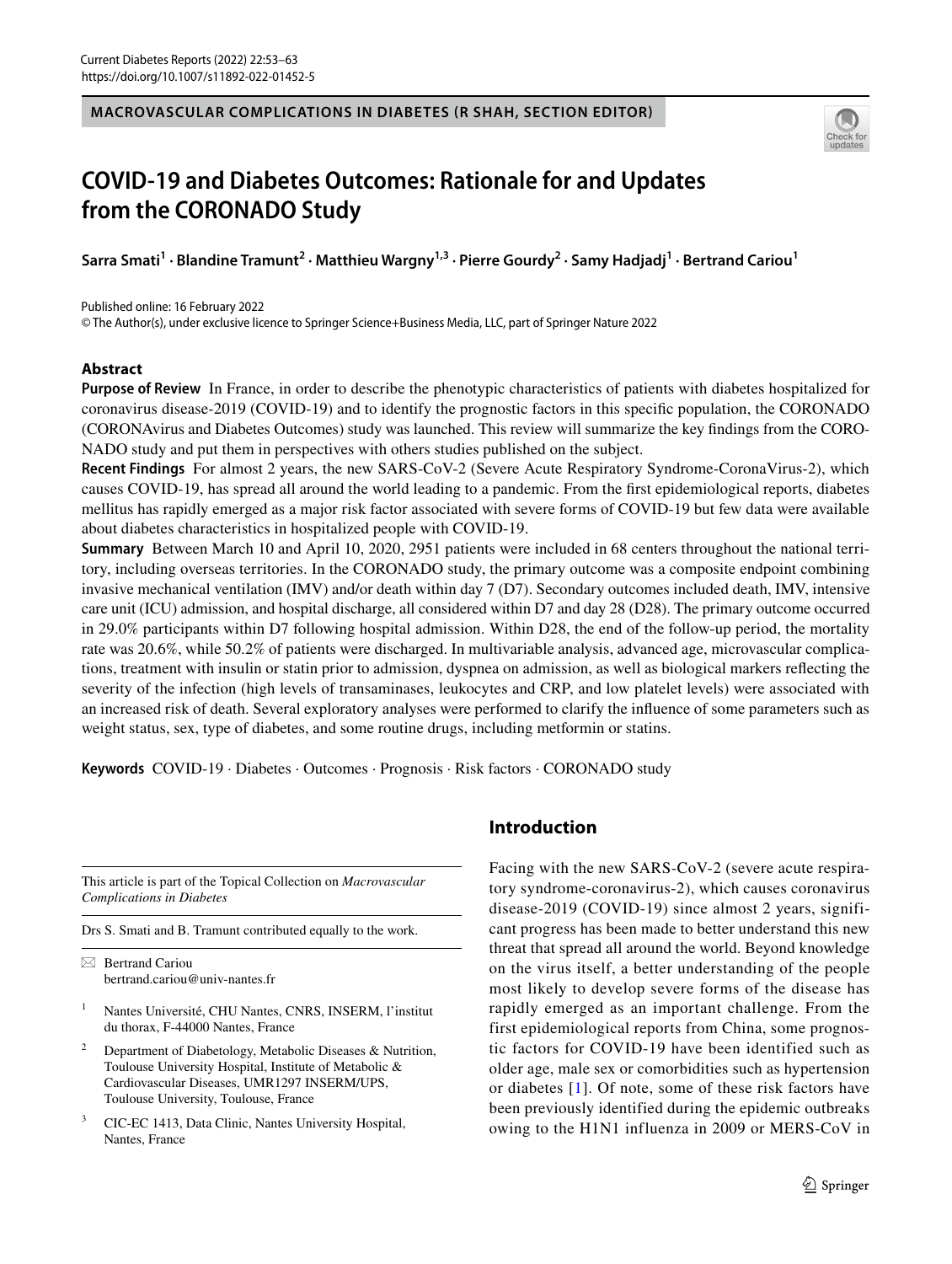2012 [\[2,](#page-8-1) [3](#page-8-2)]. Numerous studies identified diabetes as one of the major prognostic factors associated with severe forms of COVID-19 [[4](#page-8-3), [5](#page-8-4), [6](#page-8-5)••]. For instance, in France, a recent cohort study from the National Health Data System (SNDS) which includes almost the entire French population (66,050,090 people) analyzed the influence of chronic diseases on COVID-19 related hospitalizations and deaths between February 15 and June 15, 2020 [[7](#page-8-6)]. Diabetes was associated with a higher risk of COVID-19-related hospitalization and death (respectively, adjusted hazard ratio (aHR) =  $1.64$  [1.61–1.67] and 1.75 [1.68–1.81]) compared to the general population. At the beginning of the pandemic, if diabetes rapidly appeared as a major risk factor for severe forms of COVID-19, few data were available about diabetes characteristics in hospitalized people with COVID-19, making it difficult to optimize the management of patients with diabetes. In this context, the CORONAvirus Diabetes Outcomes (CORONADO) study has been designed to describe phenotypic traits of people with diabetes hospitalized in French hospitals during the first wave of the pandemic and also to identify prognostic factors in this specific population (Table [1](#page-1-0)).

In this review, we will turn back on the results from the CORONADO study, a French collaborative initiative that has contributed to increase our knowledge on the relationship between diabetes and COVID-19. We will put them in perspectives with others studies published on the subject.

# **Methodology of the CORONADO Study**

The French multicenter nationwide CORONADO study (ClinicalTrials.gov NCT04324736) is a retrospective and prospective observational study conducted during the frst wave of the COVID-19 pandemic. Sixty-eight centers spread across France, including French overseas territories, participated (Fig. [1\)](#page-2-0). The aim of the CORONADO study was to describe the phenotypic characteristics and prognosis of individuals with diabetes admitted to hospital for COVID-19 between 10 March and 10 April, 2020.

Full study details have been reported previously [\[8•](#page-8-7)]. Inclusion criteria were (1) hospitalization in a dedicated COVID-19 unit with COVID-19 diagnosis confirmed biologically (by SARS-CoV-2 PCR test) and/or clinically and/or radiologically (i.e., as ground-glass opacity and/or crazy paving on chest computed tomography (CT) scan); (2) personal history of diabetes or newly diagnosed diabetes on admission (i.e.,  $HbA_{1c} \geq 6.5\%$  [48 mmol/mol] during hospitalization).

Data collection was performed by clinical research associates and physicians in participating centers. Collected data included clinical data (age, sex, ethnicity, body mass index (BMI)), classifcation of diabetes as noticed in the medical fle by the physician in charge of the patient, duration of diabetes, recent glycemic control (i.e., two most recent  $HbA_{1c}$  dosages before admission), microvascular and macrovascular complications and comorbidities.  $HbA<sub>1c</sub>$  considered in the analysis was determined locally in the 7 days following admission or, if not available, was the

<span id="page-1-0"></span>**Table 1** Summary of main analyses performed from the CORONADO database

|              | Type of analysis Aim of the study                                                                                                 | Reference                                             |
|--------------|-----------------------------------------------------------------------------------------------------------------------------------|-------------------------------------------------------|
| Intermediate | To identify poor early prognosis factors (IMV and/or death within D7)                                                             | Cariou et al., Diabetologia 2020 [8.]                 |
| Principal    | To identify prognosis factors for IMV, death or discharge within D28                                                              | Wargny et al., Diabetologia 2021 $[10\bullet\bullet]$ |
| Exploratory  | To analyze the influence of sex on prognosis within D7 and D28 and to<br>identify specific prognosis factors according to the sex | Tramunt et al., Eur J Endocrinol 2021 [20]            |
|              | To describe early prognosis (on D7) among patients with T1D vs patients<br>with T2D                                               | Wargny et al., Diabetes Care 2020 [28]                |
|              | To describe phenotypic traits and prognosis of newly diagnosed diabetes<br>during hospitalization for COVID-19                    | Cariou et al., Diabetes Res & Clin Pract 2021 [37]    |
|              | Influence of weight status according to the age on early prognosis $(D7)$<br>among people with T2D                                | Smati et al., Diab Obes Metab 2020 [25]               |
|              | Influence of bariatric surgery on prognosis (within D7 and D28) among<br>people with T2D                                          | Blanchard et al., Obesity 2021 [27]                   |
|              | Influence of metformin prior to admission on prognosis (within D7 and<br>D28) among people with T2D                               | Lalau et al., Diabetes & Metab $2020$ [48]            |
|              | Influence of DPP-4 inhibitors prior to admission on prognosis (within D7<br>and D28) among people with T2D                        | Roussel et al., Diab Obes Metab 2020 [56]             |
|              | Influence of stating prior to admission on prognosis (within D7 and D28)<br>among people with T2D                                 | Cariou et al., Diabetes & Metab 2021 [62]             |

*D7* day 7, *D28* day 28; *IMV* intubation for mechanical ventilation, *T1D* type 1 diabetes, *T2D*: type 2 diabetes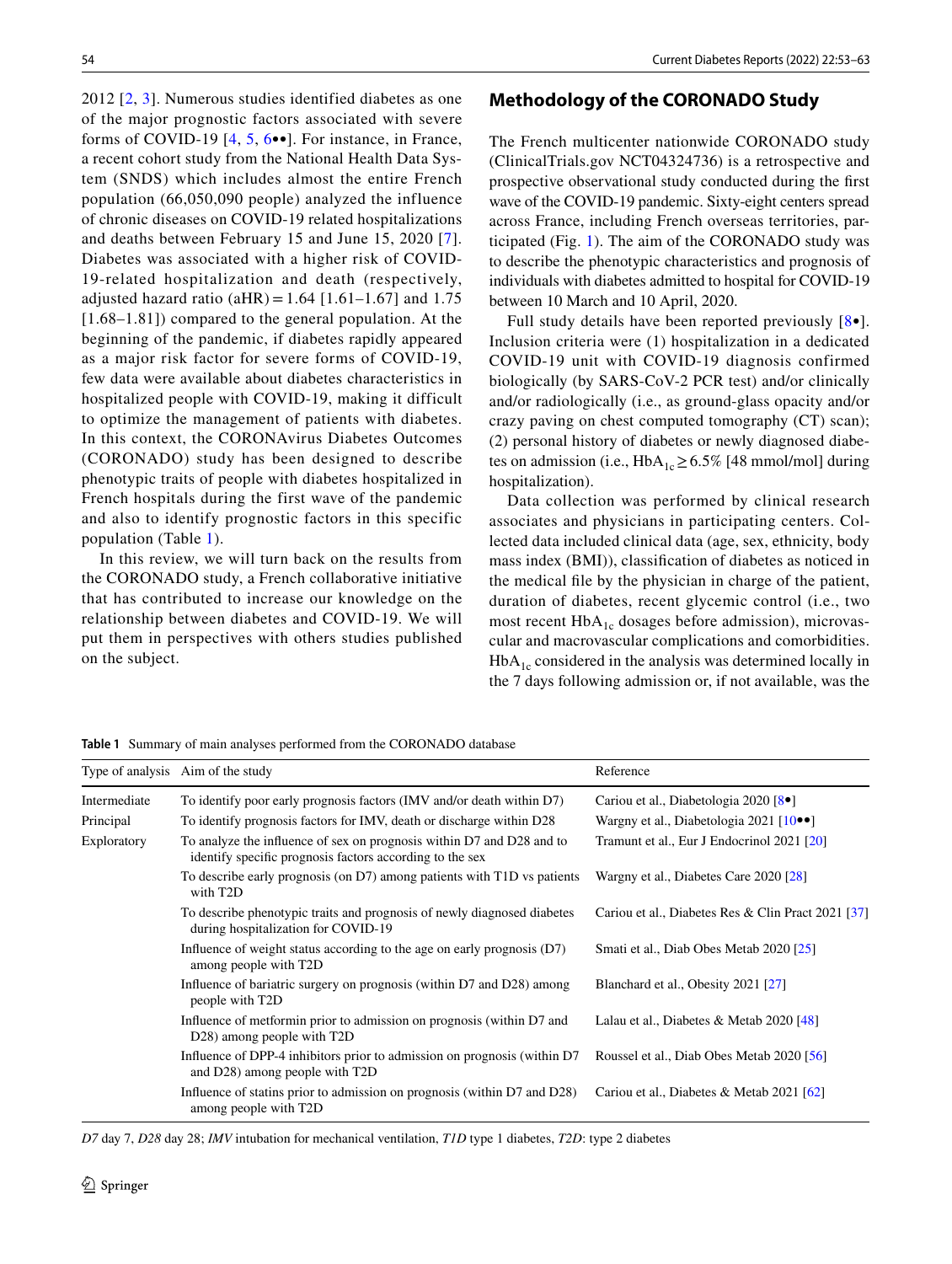

<span id="page-2-0"></span>**Fig. 1** Location of the 68 centers participating to the CORONADO study throughout France, including overseas territories

result of a routine determination in the previous 6 months. Moreover, COVID-19-related clinical, radiological and biological characteristics were collected at admission as well as clinical evolution during hospital stay.

The composite primary endpoint combined intubation for mechanical ventilation (IMV) and death within day 7 (D7) of admission. Secondary outcomes included death, IMV, admission to intensive care unit (ICU) and discharge observed separately both within D7 and day 28 (D28). Each participant was followed until hospital discharge, death or day 28 after admission, whichever came frst, with a minimum follow-up of 7 days for patients discharged earlier.

All statistical analyses were performed on available data, without imputation excepting for the analysis on dipeptidyl peptidase-4 inhibitors (iDPP-4). Besides the descriptive analyses on prevalence of the events of interest, we analyzed associated factors for severe forms of COVID-19 using multivariable logistic regression models. Variables included in the fnal model were selected according to their clinical relevance (background knowledge) or by stepwise backward/ forward selection process.

The study was conducted in accordance with the declaration of Helsinki and French legislation, and obtained approvals from the local ethics committee (IRB/IEC—GNEDS; Ref. CORONADOV2), the CEREES (n° INDS:1544730), and the CNIL (DR-2020–155/920129).

The frst objective of CORONADO was to describe phenotypic characteristics of hospitalized diabetic patients for COVID-19. The second objective was to identify prognostic factors in this specifc population. Following a remarkable collective effort, almost 3,000 patients hospitalized for COVID-19 were quickly recruited in the CORONADO study between 10 March and 10 April, 2020.

# **Phenotypic Traits of the CORONADO Population**

According to the first objective of the study, phenotypic description of the CORONADO population indicated a large male predominance (63.7%) with a mean age of 69.7 years. Only 13.1% of the population was under 55 years old while 38.2% were more than 75. The median BMI was 28.4 kg/ m<sup>2</sup> with 39.0% of people with obesity (BMI $\geq$  30 kg/m<sup>2</sup>) and 24.8% with a BMI < 25 kg/m<sup>2</sup>. The median  $HbA_{1c}$  was 7.7% (60.7 mmol/mol) a value higher than the 7.1% (56.0 mmol/ mol) observed in the French ENTRED study (Representative national sample of people with diabetes in France) [\[9](#page-8-9)]. Type 2 diabetes (T2D) represented the frst etiology of diabetes, concerning 88.2% of patients. Median duration of diabetes was 11 years. Micro and macrovascular complications were present respectively in 44.2 and 38.6% of the CORONADO population. In addition, comorbidities were frequently present in the participants, such as hypertension (76.8%), dyslipidemia (46.8%), heart failure (11.4%), treated obstructive sleep apnea (OSA) (10.5%) and chronic obstructive pulmonary disease (COPD) (9.6%). As expected, metformin was the most common antidiabetic drug (55.6%), following by insulin therapy (37.2%), while sulfonylurea/glinides (28.0%), iDPP-4 (22.0%) and glucagon-like peptide-1 receptor agonist [GLP-1 RA] (9.1%) were less frequently reported. Renin–angiotensin–aldosterone system (RAAS) blockers and statins were respectively reported in 56.2 and 45.9% of people. On admission, 94.2% of patients had a positive SARS-CoV-2 PCR and 96.8% had abnormal chest CT scan. Median time from symptom onset to hospital admission was 5 days. As expected, the most common clinical presentation was fever (75.4%) and dyspnea (64.3%). Digestive disorders were reported in just over a third of cases. Biological data on admission indicated the following median values: glycemia 9.5 mmol/L (172 mg/ dL), CRP 86 mg/L, LDH 351 UI/L and lymphocyte count 990  $10^3/\text{mm}^3$ .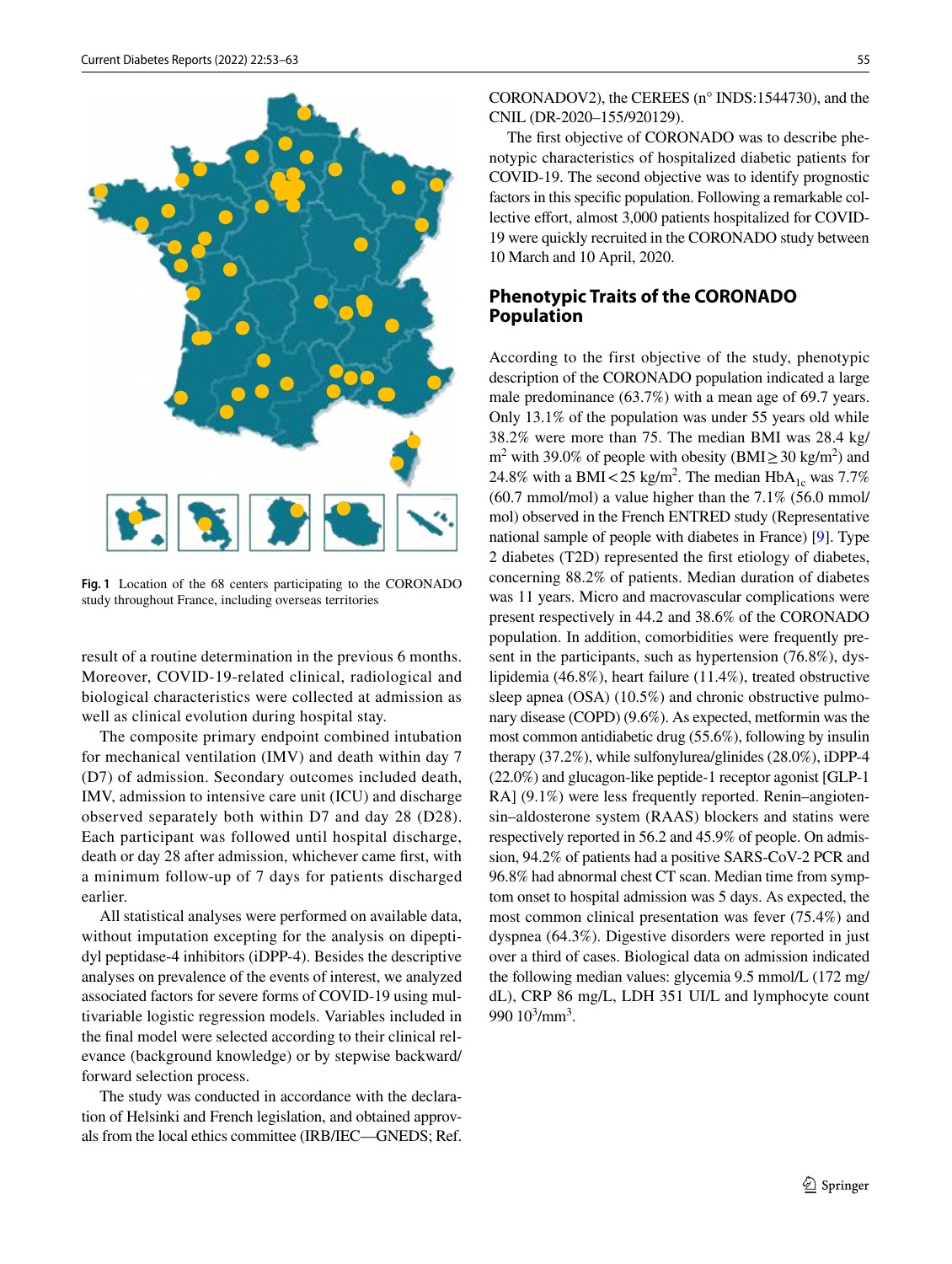# **Main Results of the CORONADO Study: COVID‑19 Outcomes and Risk Factors**

In a frst intermediate analysis, focusing on 1317 subjects hospitalized between 10 and 31 March, 2020 (a prespecifed premature database lock), outcomes were studied within D7 following admission  $[8 \bullet]$ . The primary composite outcome (IMV and/or death) within D7 was met in 29.0% of participants. The mortality rate was signifcant since 10.6% of participants died within D7 while 18.0% were discharged. The second analysis was performed on the whole analyzable CORONADO population (i.e., 2796 participants), including the previous 1317 subjects, hospitalized between 10 March and 10 April, 2020 [[10•](#page-8-8)•]. Within D28, 35.0% of participants met the primary composite outcome (IMV and/or death) and 20.6% died, confrming the severity of the COVID-19 infection in inpatients with diabetes. In contrast, 50.2% were discharged. Of note, at D28, 12.2% were still hospitalized highlighting how long the need of hospital care can be [[10](#page-8-8)••]. Table [2](#page-3-0) summarizes these fndings.

Beyond the frst objective to describe phenotypic traits of people with diabetes hospitalized for COVID-19, a second objective was to determine prognostic factors in this specifc population. In the frst intermediate analysis on 1317 people, only BMI, among characteristics before admission, was still signifcantly and positively associated with the primary composite outcome (odds ratio for 1 SD  $[OR_{1SD}] = 1.28 [95\% \text{confidence interval } [CI]: 1.10-1.47]$ after multivariable adjustment while age  $(OR_{1SD} = 2.48)$ [95%CI: 1.74–3.53]), treated OSA (OR = 2.80 [95%CI: 1.46–5.38]), microvascular (OR = 2.14 [95%CI: 1.16–3.94]) and macrovascular  $(OR = 2.54 [95\% CI:$ 

1.44–4.50]) complications were associated with death within D7  $[8\bullet]$ . Concerning characteristics on admission, dyspnea (OR = 2.10 [95%CI: 1.31–3.35]), lymphocytes count  $(OR_{1SD} = 0.67 \,[95\% CI: 0.50-0.88])$ , CRP  $(OR_{1SD} = 1.93 [95\% CI: 1.43-2.59])$ , and aspartate aminotransferases (AST) (OR<sub>1SD</sub> = 2.23 [95%CI: 1.70–2.93]) were signifcant predictors of early severity within D7. On the analysis of the entire cohort, prognostic factors for death within D28 were determined. After multivariable adjustment, older age  $(OR_{1SD} = 1.84 [95\% CI: 1.49-2.27]),$ microvascular complications  $(OR = 2.11$  [95CI: 1.35–3.27]), insulin therapy (OR = 1.44 [1.01–2.06]) or statin treatment ( $OR = 1.42$  [1.00–2.02]) prior to admission, dyspnea (OR = 1.89 [95%CI:1.31–2.73]), increased AST  $(OR_{1SD} = 1.47 \, [95\% CI: 1.25-1.74])$ , decreased platelet count  $(OR_{1SD} = 0.71 [95\% CI: 0.84-1.00]),$ and increased leucocyte count  $(OR<sub>1SD</sub> = 1.30]$  [95%CI: 1.10–1.54]) and CRP (OR<sub>1SD</sub> = 1.48 [95%CI: 1.21–1.80]) were predictors of death within D28. In contrast, metformin prior to admission  $(OR = 0.65 [95\% CI: 0.45-0.93])$ and longer time between onset of COVID-19 symptoms and hospitalization (OR =  $0.72$  [95%CI: 0.57–0.90]) were two factors associated with better survival [[10](#page-8-8)••].

# **Focus on Specifc Subgroups**

## **Age**

Many studies have shown that advanced age was the most important risk factor for COVID-19-related mortality. An English study, carried out on more than 17 million individuals in the OpenSAFELY platform, showed a risk of mortality multiplied by 20 in people over 80 years old compared to

| Type of events                                             | Number of events (% [95%CI]) |                          |  |
|------------------------------------------------------------|------------------------------|--------------------------|--|
|                                                            | D7                           | D <sub>28</sub>          |  |
| Primary composite outcome*                                 | 800 (28.6% [26.9–30.3])      | 979 (35.0% [33.2–36.8])  |  |
| Death                                                      | 312 (11.2% [10.0-12.4])      | 577 (20.6% [19.2-22.2])  |  |
| <b>IMV</b>                                                 | 532 (19.0% [17.6–20.5])      | 556 (19.9% [18.4–21.4])  |  |
| <b>ICU</b> admission                                       | 798 (28.5% [26.9–30.3])      | 823 (29.4% [27.7-31.2])  |  |
| Any discharge                                              | 704 (25.2% [23.6–26.8])      | 1877 (67.1% [65.3–68.9]) |  |
| Home discharge                                             | 574 (20.5% [19.0-22.1])      | 1404 (50.2% [48.3-52.1]) |  |
| Transfer to other hospital and/or reha-<br>bilitation care | 130 (4.6% [3.9–5.5])         | 473 (16.9% [15.5–18.4])  |  |

Results based on the analysis of 2796 people with diabetes hospitalized for COVID-19 between 10 March and 10 April, 2020. Results within D7 were updated with the entire population data

*CI* confdence interval, *D7* day 7, *D28* day 28, *IMV* intubation for mechanical ventilation, *ICU* intensive care unit

\* Primary composite outcome combines IMV and/or death (patients that required IMV before death were counted only once)

<span id="page-3-0"></span>**Table 2** Incidence of clinical outcomes within day 7 (D7) and day 28 (D28) after hospitalization for COVID-19 according to Wargny et al. [[10](#page-8-8)••]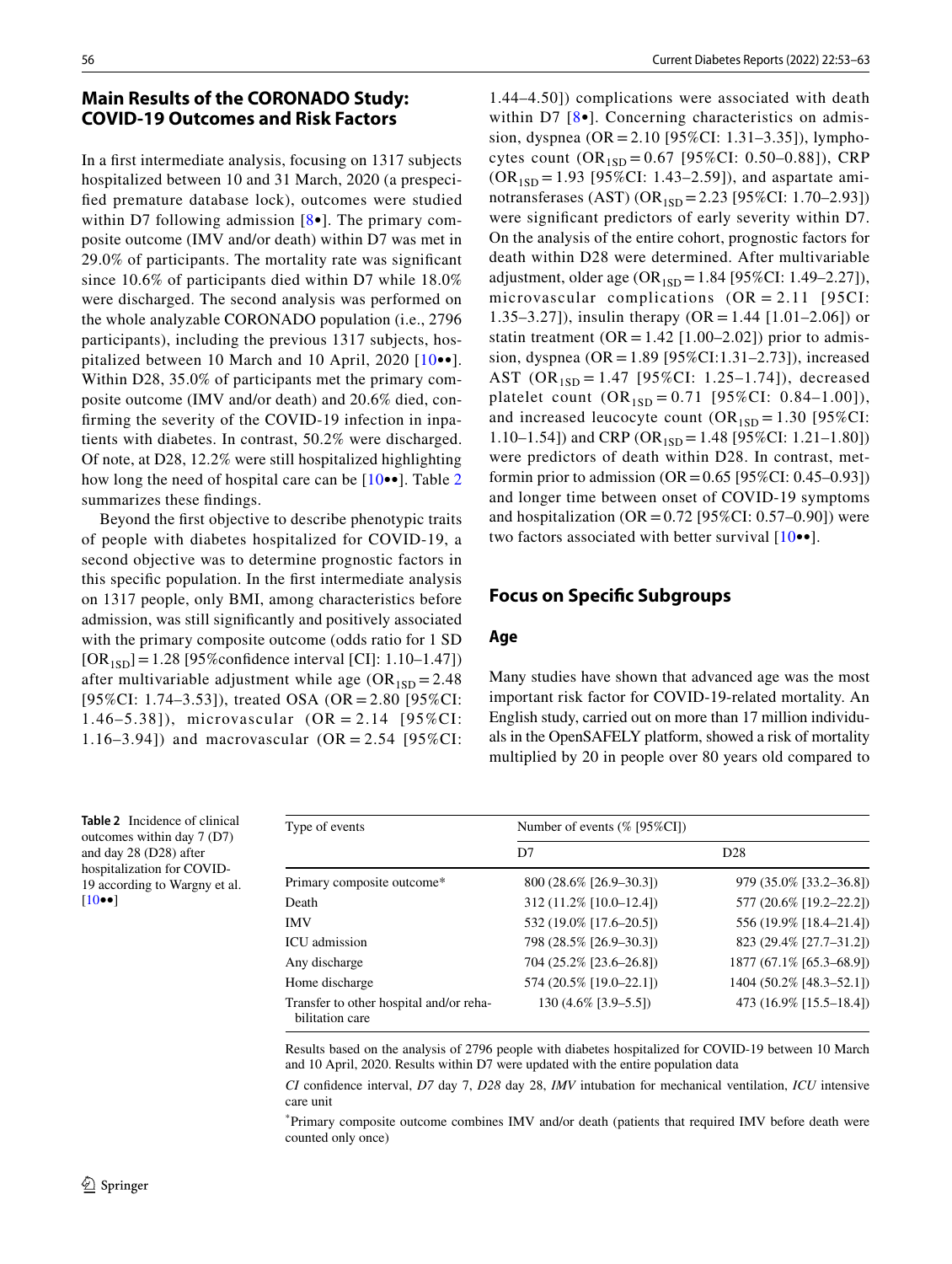the population aged 50 to 59 years [\[6](#page-8-5)••]. Due to an increase in the prevalence of diabetes with age, patients infected with SARS-CoV-2 with diabetes were, as expected, older than those without diabetes. In the CORONADO study, the mean age was 69.7 years. Within D28, the deceased subjects were on average 76.8 years old compared to 67.9 years in the patients still alive. In multivariable analysis, older age remains signifcantly associated with higher mortality [[10•](#page-8-8)•]. These results were consistent with data obtained from a Turkish cohort of 21,180 patients with T2D in Istanbul, in which COVID-19-related mortality within D28 was associated with advanced age  $(OR = 1.10 \text{ [95%CI:}$ 1.07–1.14]) [\[11\]](#page-8-10). Moreover, in the nationwide study from Scotland, the severity of COVID-19 increased with age. Whereas only 2.8% of the 1082 participants with fatal or ICU-treated COVID-19 were under 50 years old, 89.9% were aged 60 years or more [[12\]](#page-9-5).

#### **Sex**

In addition to older age, data from the general population show a large predominance of the male sex among patients hospitalized, admitted to intensive care or deceased as a result of COVID-19, while the proportion of patients infected with SARS-CoV-2 is the same in both sexes [[13](#page-9-6)[–15\]](#page-9-7). The underlying biological mechanisms responsible for the gender diferences in the prognosis of COVID-19 are not clearly established. A sex-specifc modulation in the expression of genes encoding the angiotensin-converting enzyme receptor 2 and TMPRSS2, two receptors allowing cellular entry of SARS-CoV-2, has been suggested [\[15](#page-9-7), [16](#page-9-8)]. Furthermore, the link between biological sex and immune responses to viral infections has long been identifed [[17](#page-9-9), [18](#page-9-10)]. Few studies have specifcally analyzed the sex diferences in the diabetic population. Recently, an English registry study (UK Biobank) showed that men and women with diabetes were at similar risk of COVID-19 mortality, in contrast to what is observed in the general population [\[19](#page-9-11)]. This fnding suggests that diabetes can mitigate the deleterious efect of male sex on COVID-19, even while the mortality was globally increased in people with diabetes. In contrast, in an analysis including 319,349 people with diabetes in Scotland, male sex remained associated with higher risk of fatal or critical care unit-treated COVID-19 [\[12](#page-9-5)]. A sex-stratifed analysis of the patients included in the CORONADO study provided characterization of the diferences between men and women concerning outcomes and prognostic factors during hospitalization for COVID-19 [\[20\]](#page-9-0). As previously noted, male preponderance also concerned CORONADO, with men representing 63.7% of the whole study population. After multiple adjustment, female sex was negatively associated with the primary outcome (IMV and/or death),  $(OR = 0.66$ [95%CI: 0.49–0.88]), ICU admissions (OR=0.57 [95%CI: 0.43–0.77]), and death (OR = 0.49 [95%CI: 0.30–0.79]) within D7, whereas this only concerned ICU admissions within D28 (OR =  $0.58$  [95%CI: 0.43–0.77]). Regarding prognostic factors, advanced age and presence of microvascular complications were associated with the risk of death within D28 in both sexes. In contrast, COPD was associated with these fatal outcomes only in women. On admission, plasma CRP and AST levels as well as estimated glomerular fltration rate (eGFR) were associated with the risk of death within D28 in both sexes. While lymphopenia was an independent factor of death within D28 only in women, thrombocytopenia and hyperglycemia on admission were associated with death only in men [[20\]](#page-9-0). Altogether, our data show that female sex could be protective against early (within D7) severe outcomes related to COVID-19 but does not significantly infuence mortality within D28. These results suggest that diabetes could mitigate female protection against severe forms of COVID-19.

# **Weight Status**

From the frst reports, obesity has appeared as a pejorative prognostic factor in patients with COVID-19 in terms of admission to ICU, use of mechanical ventilation, or death [\[21](#page-9-12)[–23](#page-9-13)]. In people with diabetes, Holman et al. [\[24](#page-9-14)••] found a U-shaped association between mortality and BMI, with an increased risk in patients with a BMI < 20 kg/m<sup>2</sup> or ≥ 40 kg/  $m<sup>2</sup>$  compared to overweight population (BMI between 25 and 29.9 kg/m<sup>2</sup>), both in people with type 1 diabetes (T1D) or T2D. In the interim analysis of the CORONADO study, BMI was positively associated with the occurrence of the primary outcome (IMV and/or death) within  $D7$  (OR = 1.28) [95%CI: 1.10–1.47]), even after multivariable adjustment  $[8\bullet]$  $[8\bullet]$  $[8\bullet]$ . In a specific analysis focusing on 1,965 patients with T2D, we evaluated the association between BMI and COVID-19 severity  $[25]$  $[25]$  $[25]$ . The occurrence of the primary outcome within D7 was signifcantly associated with overweight (BMI between 25.0 and 29.9 kg/m<sup>2</sup>), grade 1 obesity (BMI between 30.0 and 34.9 kg/m<sup>2</sup>) and grades 2–3 obesity  $(BMI \ge 35.0 \text{ kg/m}^2)$  with ORs at 1.65 [95%CI: 1.05–2.59], 1.93 [95%CI: 1.19–3.14] and 1.98 [95%CI: 1.11–3.52], respectively. Obesity was also associated with the risk of IMV, but not with the risk of death within D7. This absence of association between BMI and mortality was confrmed in the analysis of the entire CORONADO study population within D28  $[10\bullet\bullet]$  $[10\bullet\bullet]$ . Interestingly, in the analysis performed specifically in patients with T2D, the association between obesity and the primary outcome on D7 was no longer found in participants over 75 years [[25\]](#page-9-3). Therefore, it is advisable to be careful with public health messages regarding the management of obesity in older patients  $($ >75 years). In agreement with these results, Gao et al. showed that obesity was positively associated with COVID-19 mortality in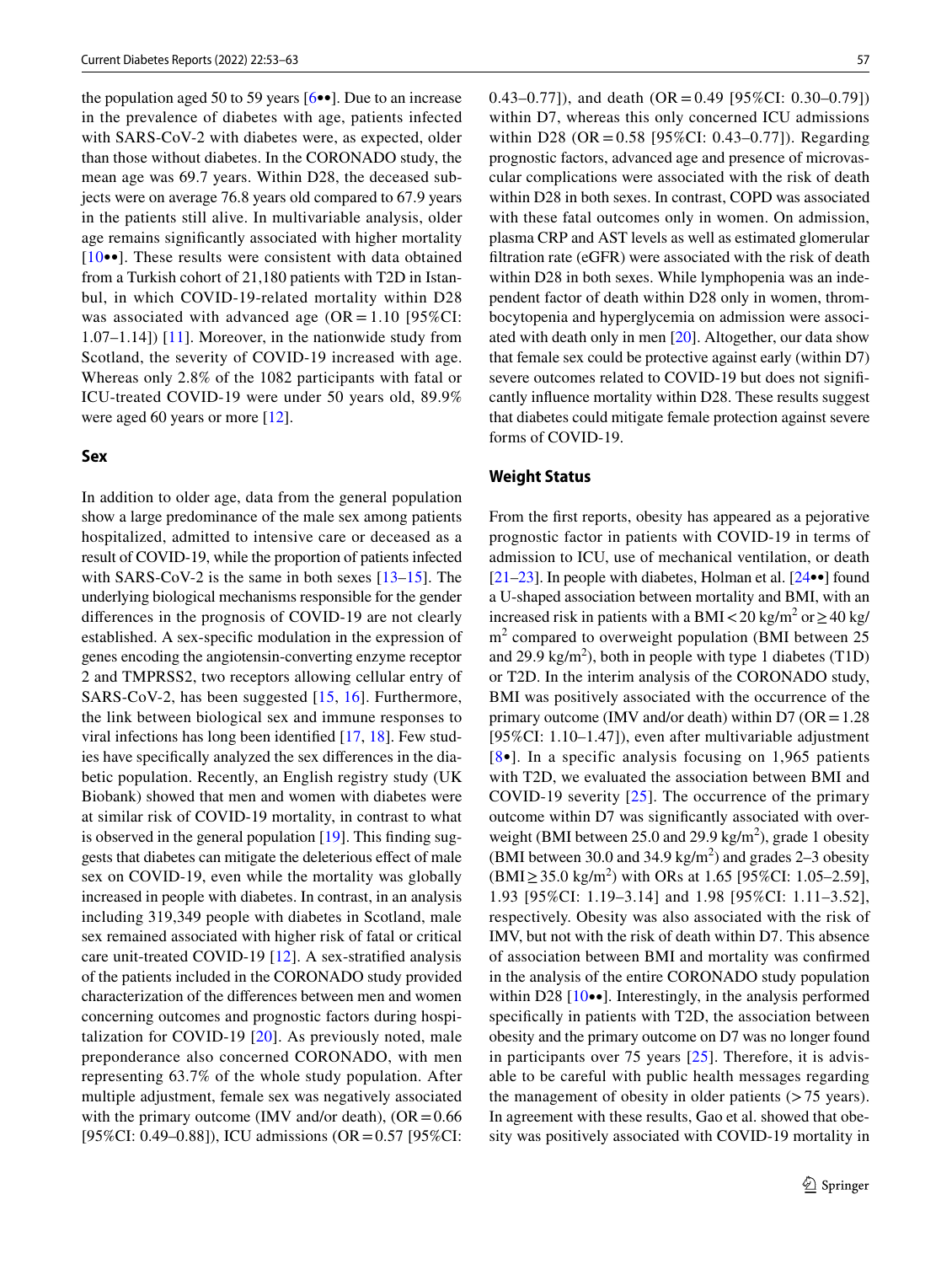a population of subjects with or without diabetes, particularly in people younger than 40 years. This association was no longer found in people older than 80 years [\[26](#page-9-15)]. Data on patients with bariatric surgery were analyzed and suggested that the body weight obtained after surgery was more closely related to the patient prognosis that their weight before bariatric surgery [[27\]](#page-9-4).

#### **Type of Diabetes**

People with diabetes have been classifed as at increased risk for severe forms of COVID-19 without any distinction between the types of diabetes. Nevertheless, due to pathophysiological diferences, the COVID-19 prognostic trajectory according to the type of diabetes is a legitimate issue. In France, the frst information based on CORONADO study was reassuring for the population of people with T1D. Indeed, in an exploratory analysis from 2,608 CORONADO participants [\[28](#page-9-1)], the prevalence of T1D was lower than that observed in the ENTRED study (2.1% versus 5.6% respectively) [[9](#page-8-9)]. Among participants with T1D, the primary composite outcome occurred in 23.2% of patients, IMV on 19.6%, and death in 5.4% within D7. In parallel, in patients with T2D, these outcomes occurred in 27.7%, 18.4%, and 10.6%, respectively. In a large part, the age mainly infuenced the early COVID-19 prognosis in people with T1D. The risk of death among people with T1D was equivalent to that with T2D from the age of 75 years. Moreover, no death occurred on people with T1D before 55 years old [\[28](#page-9-1)]. Our fndings are consistent with data from a Belgian study that reported a lower risk of hospitalization among people with T1D, a risk that was similar to people without diabetes [\[29](#page-9-16)]. In the same line, in a UK nationwide study involving 196 adults with T1D hospitalized for COVID-19, 35.0% of the population died or was admitted in ICU. Among patients who died, only 7.0% were<55 years old whereas 38.0% were between 55–74 years and 38.0% were  $\geq$  75 years. Thus, as observed in the CORONADO study, the risk of severe COVID-19 seems to be very low in people with T1D who are under 55 years of age [\[30\]](#page-9-17). Nevertheless, in the two larger cohorts from England or Scotland, the authors consistently reported an increased risk of mortality for both T2D and T1D compared to the general population  $[12, 31 \bullet ]$  $[12, 31 \bullet ]$ . For instance, in the 263,830 patients with T1D (0.4%) from 61,474,470 individuals registered with a general practice in England, the ORs for in-hospital COVID-19-related death was 3.51 (95%CI: 3.16–3.90) [\[31](#page-9-18)••]. In contrast to CORO-NADO, participants included in these nationwide studies were not restricted to those admitted to hospital. In a metaanalysis, including ffteen studies with data of both adult and pediatric patients, Nassar et al. found a prevalence of T1D ranging from 0.15 to 28.98% in COVID-19 patients and suggested that COVID-19 outcomes varied widely among

studied populations. Due to the heterogeneity of these studies, they claimed for more data to conclude on these specifc populations of people with T1D [\[32\]](#page-9-19). Moreover, as illustrated by an observational study in the USA, acute complications of T1D as diabetic ketoacidosis or severe hypoglycemia represent a major driver for hospitalization, found in more than 50% of cases in people with T1D [[33\]](#page-9-20). Thus, despite the reassuring data from CORONADO, it is essential not to trivialize the risks of infection for people with T1D and we have to encourage this population to be vaccinated and to maintain barrier gestures.

Beyond preexisting diabetes, newly diagnosed diabetes (NDD) was pointed as an entity experiencing poor prognosis for COVID-19 by several studies [\[34](#page-9-21), [35\]](#page-9-22). Actually, under the term "NDD", various subgroups can be distinguished as undiagnosed diabetes before hospitalization for COVID-19, transient hyperglycemia at the beginning of hospitalization or newly diabetes due to a possible direct efect of the virus on β-cell  $[36]$ . In the CORONADO study, NDD, defined as people without history of diabetes and who presented with HbA<sub>1c</sub>≥6.5% (48 mmol/mol) during the first days of hospitalization, represented only 2.8% of the population [\[37](#page-9-2)]. Their mean age was 60.2 years and their mean  $HbA_{1c}$  was 9.0% (75.1 mmol/mol). Patients with NDD were younger and more frequently from African or Caribbean origin than patients with T2D whereas they presented less comorbidities, as hypertension or dyslipidemia, than patients with T2D. In a center-, age-, and sex-matched patient analysis, our results did not show any association between NDD and severe COVID-19 prognosis within D7 or D28. Only the rate of hospital discharge was signifcantly lower in the NDD group within D7 although no longer signifcant within D28 [[37\]](#page-9-2). Our results were in contrast with the previous reports above cited. First, the lower occurrence of NDD in our population than in some other studies [\[38\]](#page-9-24) could explain such diferences. Then, we did not take into account the lower prevalence of associated comorbidities in our NDD population, conducting to possible diference between analyses. Nevertheless, to defnitively conclude on the question of poorer prognosis for NDD in COVID-19, prospective studies with better phenotyping are needed to limit confusion biases.

#### **Glycemic Parameters**

As mentioned above, the median  $HbA_{1c}$  of 7.7% (60.7 mmol/ mol) on admission in CORONADO was higher than that reported in the ENTRED study (7.1% or 56.0 mmol/mol), a cohort representative of the French diabetic population [\[9](#page-8-9)]. This fnding might suggest that COVID-19 might impact glycemic control. However,  $HbA_{1c}$  was not associated with COVID-19-related outcomes in CORONADO [[10•](#page-8-8)•]. This absence of association between glycemic control before admission and COVID-19 prognosis was in line with other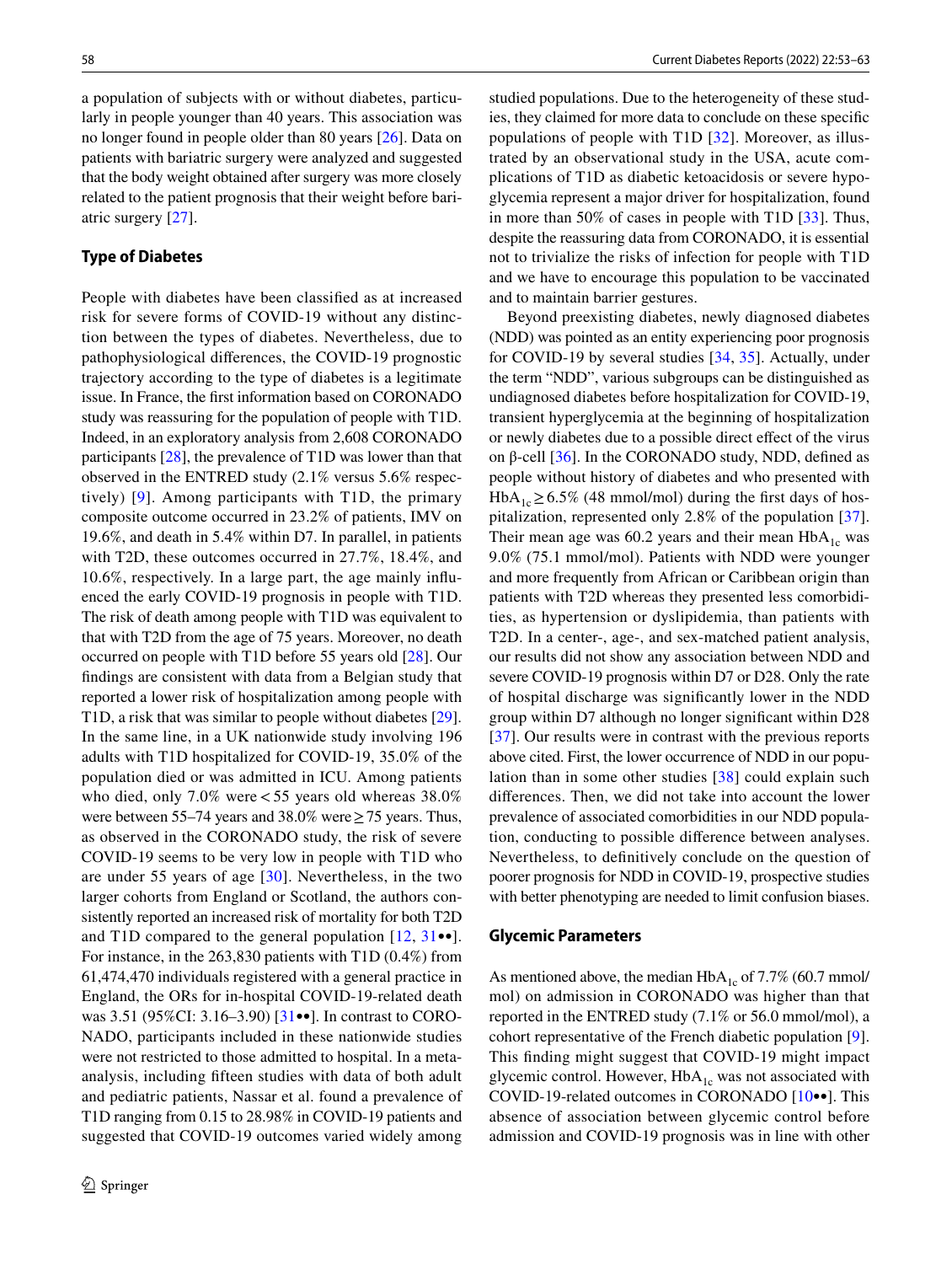reports, including an American study carried out in 1126 patients with diabetes and hospitalized for COVID-19 infection [[39\]](#page-9-25). In contrast, high blood glucose levels on admission was associated with more severe forms of COVID-19 [10.00] [40\]](#page-9-26). Nevertheless, in the CORONADO study, hyperglycemia was no longer signifcantly associated with the severity of COVID-19 after adjustment for other biological parameters on admission (CRP, leukocytosis, thrombocytopenia). These data do not make possible to distinguish if hyperglycemia on admission is an independent risk factor or rather an indirect marker of infammatory reaction associated to COVID-19. This hypothesis is also supported by several Chinese studies in which, in individuals without diabetes, hyperglycemia was still associated with higher COVID-19-related mortality [\[41–](#page-10-3)[43\]](#page-10-4). To date, no interventional study has yet evaluated the beneft of tight blood glucose control during COVID-19 infection.

Few studies questioned the place of continuous glucose monitoring (CGM) during COVID-19 infection, but none evaluated its efficacy to improve blood glucose control compared to point-of-care glucose testing. Preliminary studies with a little number of patients suggested that CGM could be a good alternative to reduce point-of-care glucose testing, especially in critically ill patients [[39,](#page-9-25) [44](#page-10-5), [45](#page-10-6)]. However, the authors remained cautious about the complete replacement of point-of-care glucose testing due to potential errors in detecting hypo or hyperglycemia and the risk associated with interfering treatments [[39\]](#page-9-25). A Danish randomized trial of 64 individuals with diabetes and hospitalized for COVID-19 infection showed that CGM did not improve glycemic control compared to point-of-care glucose testing but facilitated the work of the healthcare personnel [\[46](#page-10-7)]. Thus, the use of CGM in patients with COVID-19 requires further investigations to evaluate its efficacy on blood glucose control and ultimately its impact on the prognosis of the infection.

#### **Treatment Prior to Admission**

Several observational studies analyzed the impact of drugs commonly used to treat patients with diabetes. However, the interpretation of these results must remain cautious while only statistical associations can be highlighted. To date, only very few interventional studies with anti-diabetic drugs have been performed in patients with COVID-19 [[47\]](#page-10-8).

In the CORONADO analysis, metformin, the frst-line treatment for T2D, was associated with lower mortality within D28. In order to reduce the possible role of confounding factors, an analysis using a propensity score between individuals treated or not with metformin was carried out. This study confirmed the significant reduced mortality within D28 in patients with T2D treated with metformin  $(OR = 0.71$  [95%CI: 0.54–0.94]) [[48\]](#page-10-0). These results are consistent with a recently published observational nationwide study in England [[49\]](#page-10-9) that also indicated a lower risk of mortality in patients under metformin  $(HR = 0.77 \, [95\%CI:$ 0.73–0.81]). Of note, treatment with metformin can be used with caution in patients with T2D and COVID-19 infection, based on their clinical course, in order to avoid any occurrence of lactic acidosis [\[50](#page-10-10)]. While there were few data regarding the continuation of treatment during the hospitalization, a recent proof of concept study suggests that the beneficial association between COVID-19 related outcomes and metformin might be related to the drug's continuation during hospitalization rather than previous exposure [[51\]](#page-10-11). In the sex-stratifed analysis of CORONADO population [\[20](#page-9-0)], the reduced risk of death associated with metformin use was only observed in men. This result contrasts with a retrospective study that suggests that metformin was associated with lower mortality only in women [[52\]](#page-10-12).

Association between prognosis of COVID-19 and iDPP-4, another drug widely used in people with diabetes, was also evaluated. Indeed, fundamental studies indicated that DPP-4 could act as a SARS-CoV-2 co-receptor [[53](#page-10-13)]. Due to the potential involvement of DPP-4 in the entry of the virus, a protective role of DPP-4 inhibitor has been suggested. Results from observational analyses were discordant concerning the association between COVID-19 mortality and DPP-4 inhibitor treatment [[54,](#page-10-14) [55](#page-10-15)]. In a secondary analysis of CORONADO using a propensity score approach, treatment with DPP-4 inhibitor did not infuence the prognosis of COVID-19 [[56](#page-10-1)]. Consistent with CORONADO observations, an analysis of 2666 patients with T2D from the Spanish Society of Internal Medicine COVID-19 registry did not report association between glucose-lowering therapies and COVID-19 issues [\[57\]](#page-10-16). In addition, current use of DPP-4 inhibitors was associated with an increased risk of COVID-19-related death in the largest study so far (HR=1.07 [95%CI: 1.01–1.13]) [[49](#page-10-9)]. Altogether, observational studies seem to indicate this DPP-4 inhibitor treatment is at best neutral, with no argument for a protective efect in COVID-19.

Performed on 1250 patients hospitalized for COVID-19 with one cardiometabolic risk factor (i.e., hypertension, T2D, atherosclerotic cardiovascular disease, heart failure or chronic kidney disease), the DARE-19 study, is one of the rare double randomized, placebo-controlled, clinical trial, evaluating the efect of dapaglifozin on COVID-19 outcomes. Dapaglifozin treatment did not signifcantly reduce mortality nor improve clinical recovery [[47](#page-10-8)]. Because they were not available in France until April 2020, SGLT2 inhibitors had not been studied in CORONADO.

Concerning insulin therapy prior to admission in the CORONADO study, we found that insulin was signifcantly associated with a lower rate of discharge within D28 in an age-adjusted model (OR =  $0.78$  [95%CI: 0.67–0.92]) but this was no longer the case after multivariable adjustment.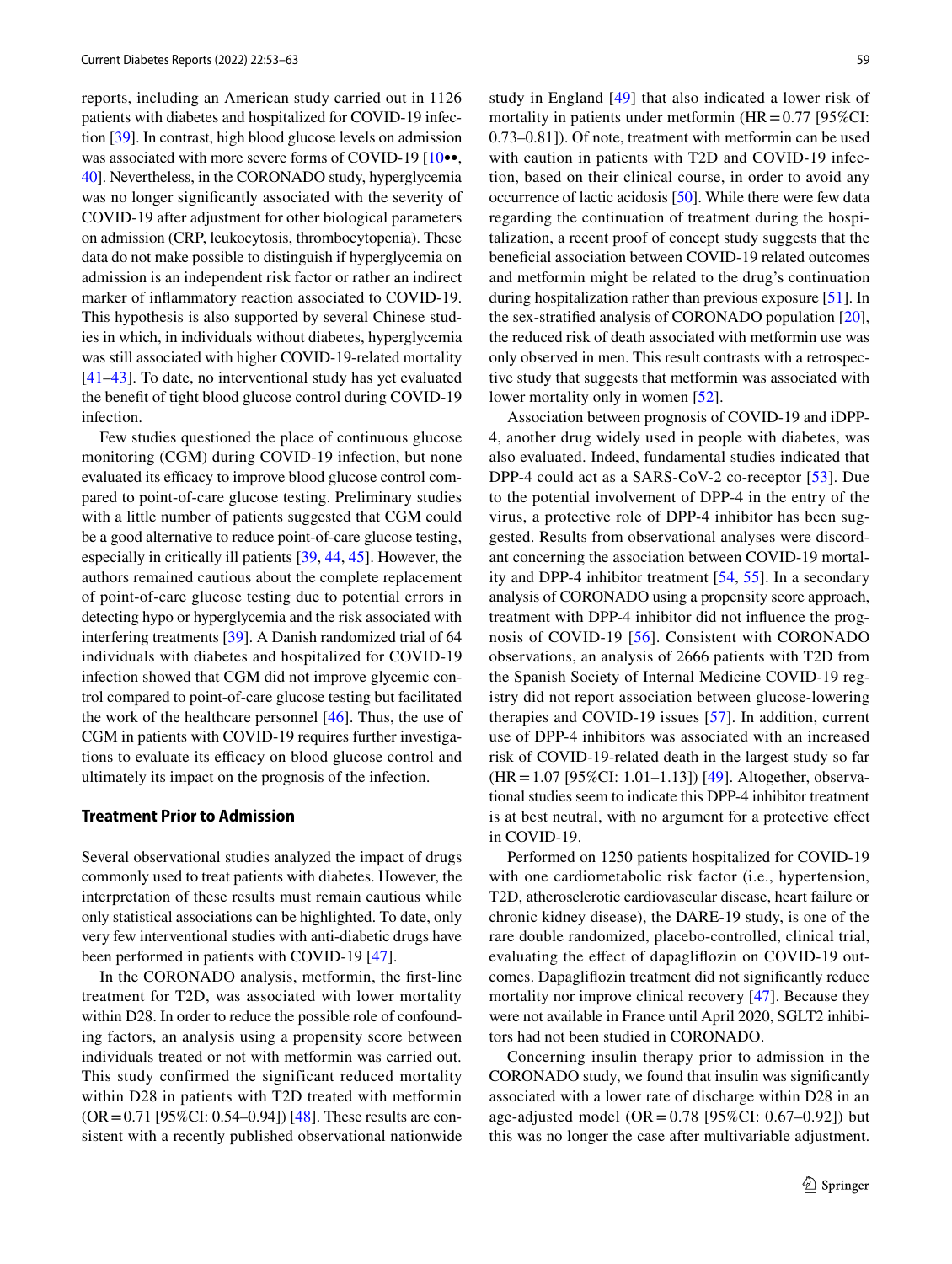Insulin was also signifcantly associated with increased mortality within D28 in multivariable model ( $OR = 1.44$ ) [95%CI: 1.01–2.06])  $[10\bullet\bullet]$  $[10\bullet\bullet]$ . These findings were in accordance with other reports in the literature. Notably, in the large nationwide ABCD cohort study in England, insulin therapy was associated with an increased risk of COVID-19-related death (HR=1.42 [95%CI: 1.35–1.49]) [\[49\]](#page-10-9). In a meta-analysis, Yang et al. also found an association between insulin treatment, increased risks of mortality  $(OR = 2.10 \, [95\% CI:$ 1.51–2.93]) and incidence of severe/critical COVID-19 complications ( $OR = 2.56$  [95%CI: 1.18–5.55]) [\[58](#page-10-17)]. Nevertheless, these fndings were only obtained from observational studies and almost exclusively from T2D cohorts. Thus, it is difficult, as previously highlighted, to draw conclusion on which is the culprit of poor prognosis in patients with COVID-19 and diabetes between insulin use or hyperglycemia [\[59](#page-10-18)]. Even with the use of propensity scores, it cannot be excluded that insulin therapy remains a marker of frailty in patients with T2D. Therefore, dedicated prospective studies are needed to clarify this link.

Beyond anti-diabetic treatments, observational studies have shown a favorable association between the use of statins and COVID-19 prognosis [[60,](#page-10-19) [61\]](#page-10-20). Conversely, in the CORONADO study, routine use of statins before admission was associated with an increased risk of mortality ( $OR = 1.46$  [95%CI: 1.08–1.95]) after a propensity score-weighting approach [\[62](#page-10-2)]. Since the beginning of the COVID-19 pandemic, there were more than 300 articles (studies, meta-analyses or review) on the impact of statins on COVID-19 prognosis [[63](#page-10-21)[–65](#page-10-22)]. Observational studies have produced very heterogeneous results [[61\]](#page-10-20), highlighting the limitations of these approaches and limiting the strengths of their conclusions. Once again, only controlled interventional studies will help to clarify these associations.

## **Limits and Perspectives**

Although the CORONADO study provided a large amount of data, some limitations need to be highlighted. Because we focused on patients with diabetes hospitalized for COVID-19, our results cannot be extended to all the people with diabetes, especially those with a less severe form of the disease. Moreover, due to the retrospective nature of the study, missing data led to exclude some patients from the diferent analyses we performed. Conducted between 10 March and 10 April, 2020, i.e., during the frst wave of the pandemic, the CORONADO study cannot take into account the impact of new SARS-CoV-2 variants that appeared in the last months and currently replaced the native strain of the virus. In the same line, the efect of vaccines cannot be evaluated. New specifc studies are needed to address these issues. As previously discussed, the exploratory nature of some analyses limits the possibility to conclude on causal relationship between comorbidities, biomarkers, routine treatments and COVID-19 outcomes. Only associations can be evocated. Finally, in the absence of a non-diabetic control group, we are unable, to date, to conclude on the weight of diabetes per se (i.e., beyond associated comorbidities) in our observations. Thus, the question about the impact of diabetes on prognosis compared to other comorbidities frequently associated with diabetes is still debated. First epidemiological reports described diabetes as a comorbidity frequently associated with poor prognosis and severe forms of COVID-19 [[4,](#page-8-3) [5](#page-8-4)]. In the OpenSafely database, diabetes was described as an independent risk factor [\[6•](#page-8-5)•]. Moreover, in Scotland and British nationwide databases, patients with diabetes were more prone to severe forms of COVID-19 than people without diabetes [\[12](#page-9-5)]. These data were observational leading to possible confusion bias and few studies reported a comparison between people with diabetes versus people without diabetes. In a systematic review and meta-analysis, Corona et al. found that diabetes was the best predictor of mortality rate compared to other comorbidities. Furthermore, a signifcant increase in mortality risk was observed in people with diabetes compared to people without diabetes, even if this increased risk was reduced in studies with a higher proportion of patients with hypertension or chronic kidney disease [[66\]](#page-10-23). Nevertheless, Sutter et al. claimed for opposite conclusions using a propensity score matching approach to take in account diferent comorbidities [\[67](#page-10-24)]. Based on retrospective data of critical COVID-19 France, an observational and multicenter study conducted during the frst wave of the pandemic, found that patients with diabetes  $(n=603)$  and without diabetes  $(n=603)$  experienced the same prognosis. Primary outcomes were found respectively in 35.5% of people with diabetes and 31.8% of people without diabetes  $(p=0.20)$  [[67\]](#page-10-24). Moreover, Diedisheim et al. reported that diabetes was an independent risk factor for severe forms of COVID-19 in young adults more than in older adults [\[68](#page-10-25)]. In order to answer the question of the impact of diabetes on prognosis in our CORONADO population, we are currently performing a case–control study, pairing each CORONADO participant with a non-diabetic control matched on age and sex.

# **Conclusion**

Thanks to the collaborative work of French actors in the feld of diabetes, CORONADO study provided a large amount of data to better understand the profle of people with diabetes exposed to severe forms of COVID-19. If we must acknowledge some limits, part of our pioneer results has already been replicated in further studies, thereby validating most of our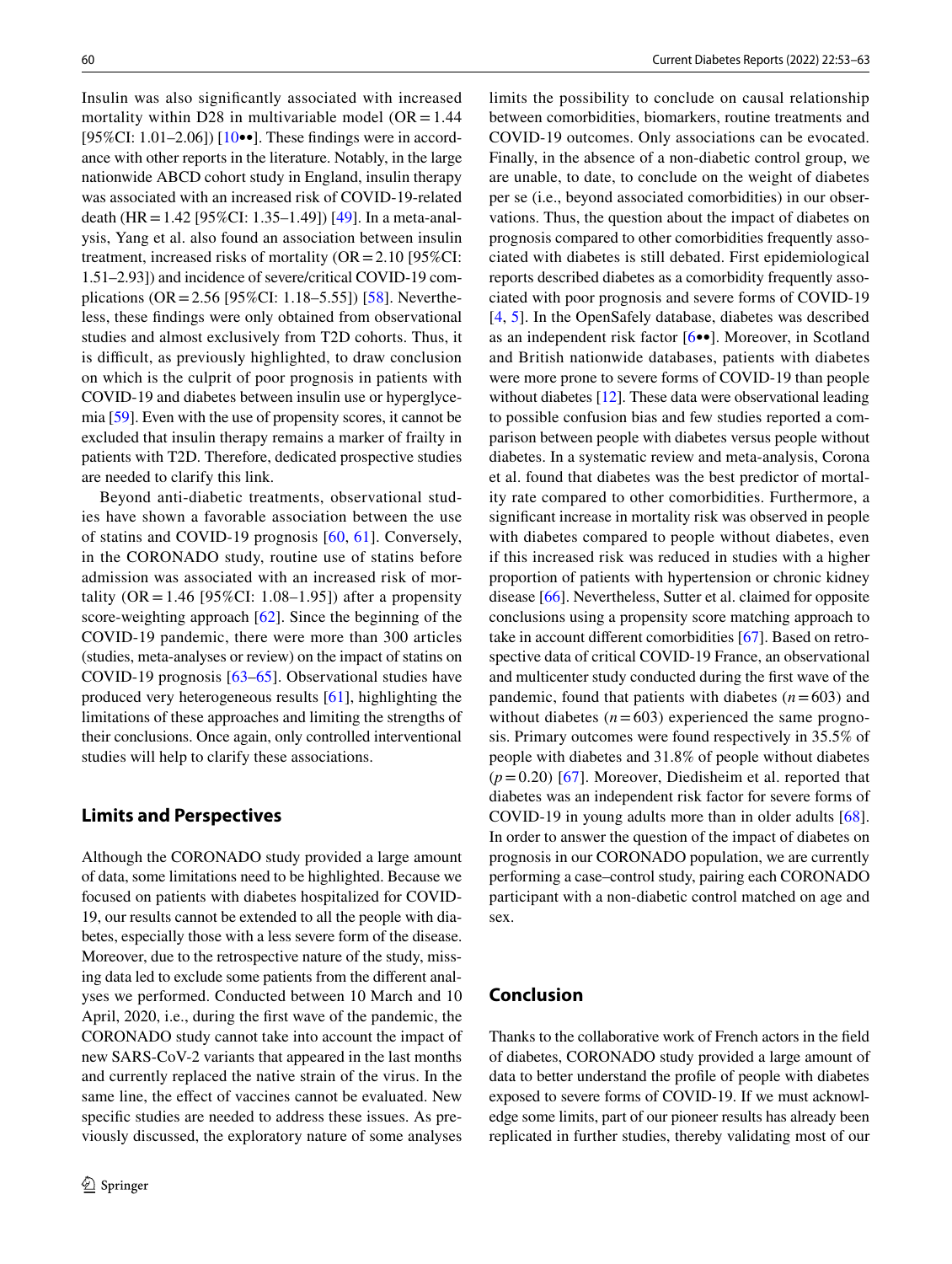conclusions. Waiting for new results in the next future, we are glad that CORONADO is still going on.

**Acknowledgements** We thank the sponsor (DRCI CHU Nantes) Clinical Project Manager (Maëva Saignes) and assistant (Jeanne Saunier), Clinical Research Associates (Selma El Andaloussi, Joëlle Martin-Gauthier, Emily Rebouilleau), and data manager (Tanguy Roman). We thank the Communication Manager of l'Institut du Thorax (Vimla Mayoura). We acknowledge all medical staff involved in the diagnosis and treatment of patients with COVID-19 in participating centers. We thank all GPs, specialists, pharmacists, and biological laboratories in charge of hospitalized patients for providing additional medical information to our investigators. We thank the Société Francophone du Diabète (SFD) and Société Française d'Endocrinologie (SFE) for disseminating study design and organization, the Fédération Française des Diabétiques (FFD) for participating in the study organization.

**Author Contribution** SS, BT, MW, PG, SH, and BC drafted the frst version of the manuscript. All co-authors critically reviewed and edited the manuscript.

**Funding** This study received the following funding: the Fondation Francophone de Recherche sur le Diabète (FFRD), supported by Novo Nordisk, MSD, Abbott, AstraZeneca, Lilly and FFD (Fédération Française des Diabétiques) – CORONADO initiative emergency grant; Société Francophone du Diabète (SFD) – CORONADO initiative emergency grant; Air Liquide Health Care international. CORO-NADO initiative emergency grant; Allergan. CORONADO initiative emergency grant; AstraZeneca. CORONADO initiative emergency grant; Elivie. CORONADO initiative emergency grant; Fortil. CORO-NADO initiative emergency grant; Lifescan. CORONADO initiative emergency grant; CORONADO initiative emergency grant; Nantes Métropole. NHC. CORONADO initiative emergency grant; Novo Nordisk. CORONADO initiative emergency grant; Sanof. CORONADO emergency grant; PHRC National COVID-19 Hospitalization and Care Organization Division (DHOS) as part of the Hospital Clinical Research Program (PHRC COVID-19–20-0138). All research facilities are acknowledged for providing research associates and research technicians for clinical investigations pro bono. The funders of the study had no role in study design, data collection, data analysis, data interpretation, or writing of the report.

## **Declarations**

**Conflict of Interest** SH reports grants, non-fnancial support or personal fees from Air Liquid, Allergan, Astra Zeneca, Bayer, Boehringer Ingelheim, Dinno Santé, Eli Lilly, Elivie, Fortil, Lifescan, LVL, Merck Sharpe Dome, NHC, Novartis, Pierre Fabre Santé, Sanof, Servier, and Valbiotis. PG reports grants or personal fees from Abbott, Air Liquid, Allergan, Amgen, Astra-Zeneca, Boehringer Ingelheim, Eli Lilly, Elivie, Fortil, Lifescan, Merck Sharp and Dohme, Mundipharma, NHC, Novo Nordisk, Sanof, and Servier. BC reports grants, non-fnancial support or personal fees from Abbott, Allergan, Amgen, Akcea AstraZeneca, Pierre Fabre, Genft, Gilead, Eli Lilly, Elivie, Fortil, Lifescan, Merck Sharpe Dome, NHC, Novo Nordisk, Regeneron and Sanof. MW reports personal fees from Novo Nordisk. Other authors report no confict of interest.

#### **References**

Papers of particular interest, published recently, have been highlighted as:

- Of importance
- •• Of major importance
- <span id="page-8-0"></span>1. Zhou F, Yu T, Du R, Fan G, Liu Y, Liu Z, et al. Clinical course and risk factors for mortality of adult inpatients with COVID-19 in Wuhan, China: a retrospective cohort study. Lancet Lancet Publishing Group. 2020;395:1054–62.
- <span id="page-8-1"></span>2. Yang JK, Feng Y, Yuan MY, Yuan SY, Fu HJ, Wu BY, et al. Plasma glucose levels and diabetes are independent predictors for mortality and morbidity in patients with SARS. Diabet Med Diabet Med. 2006;23:623–8.
- <span id="page-8-2"></span>3. Alqahtani FY, Aleanizy FS, Ali El Hadi Mohamed R, Alanazi MS, Mohamed N, Alrasheed MM, et al. Prevalence of comorbidities in cases of Middle East respiratory syndrome coronavirus: A retrospective study. Epidemiol Infect. Cambridge University Press; 2019;147.
- <span id="page-8-3"></span>4. Singh AK, Gillies CL, Singh R, Singh A, Chudasama Y, Coles B, et al. Prevalence of co-morbidities and their association with mortality in patients with COVID-19: A systematic review and meta-analysis. Diabetes, Obes Metab. 2020;
- <span id="page-8-4"></span>5. Vas PRJ, Hopkins D, Feher MD, Rubino F, Martin MB. Diabetes, obesity and COVID-19: a complex interplay. Diabetes, Obes Metab. 2020;
- <span id="page-8-5"></span>6.•• Williamson EJ, Walker AJ, Bhaskaran K, Bacon S, Bates C, Morton CE, et al. Factors associated with COVID-19-related death using OpenSAFELY. Nature Nature Research. 2020;584:430–6. (**Using the English platform OpenSAFELY, Williamson et al. examined factors associated with COVID-19-related death.**)
- <span id="page-8-6"></span>7. Semenzato L, Botton J, Drouin J, Cuenot F, Dray-Spira R, Weill A, et al. Chronic diseases, health conditions and risk of COVID-19-related hospitalization and in-hospital mortality during the frst wave of the epidemic in France: a cohort study of 66 million people. Lancet Reg Heal - Eur. Elsevier BV; 2021;8:100158.
- <span id="page-8-7"></span>8.• Cariou B, Hadjadj S, Wargny M, Pichelin M, Al-Salameh A, Allix I, et al. Phenotypic characteristics and prognosis of inpatients with COVID-19 and diabetes: the CORONADO study. Diabetologia Springer. 2020;63:1500–15. (**The frst interim analysis of the CORONADO study reporting the characteristics related to poor early prognosis factors (IMV and/or death within D7).**)
- <span id="page-8-9"></span>9. Pornet C, Bourdel-Marchasson I, Lecomte P, Eschwège E, Romon I, Fosse S, et al. Trends in the quality of care for elderly people with type 2 diabetes: the need for improvements in safety and quality (The 2001 and 2007 ENTRED Surveys). Diabetes Metab Diabetes Metab. 2011;37:152–61.
- <span id="page-8-8"></span>10.•• Wargny M, Potier L, Gourdy P, Pichelin M, Amadou C, Benhamou PY, et al. Predictors of hospital discharge and mortality in patients with diabetes and COVID-19: updated results from the nationwide CORONADO study. Diabetologia [Internet]. Diabetologia; 2021 [cited 2021 Mar 31];64:778–94. Available from: <http://link.springer.com/10.1007/s00125-020-05351-w>. (**Identifcation of prognosis factors for IMV, death or discharge within D28.**)
- <span id="page-8-10"></span>11. Satman I, Demirci I, Haymana C, Tasci I, Salman S, Ata N, et al. Unexpectedly lower mortality rates in COVID-19 patients with and without type 2 diabetes in Istanbul. Diabetes Res Clin Pract [Internet]. Elsevier; 2021 [cited 2021 Mar 22];108753. Available from: [https://linkinghub.elsevier.com/retrieve/pii/S016882272](https://linkinghub.elsevier.com/retrieve/pii/S0168822721001066) [1001066](https://linkinghub.elsevier.com/retrieve/pii/S0168822721001066)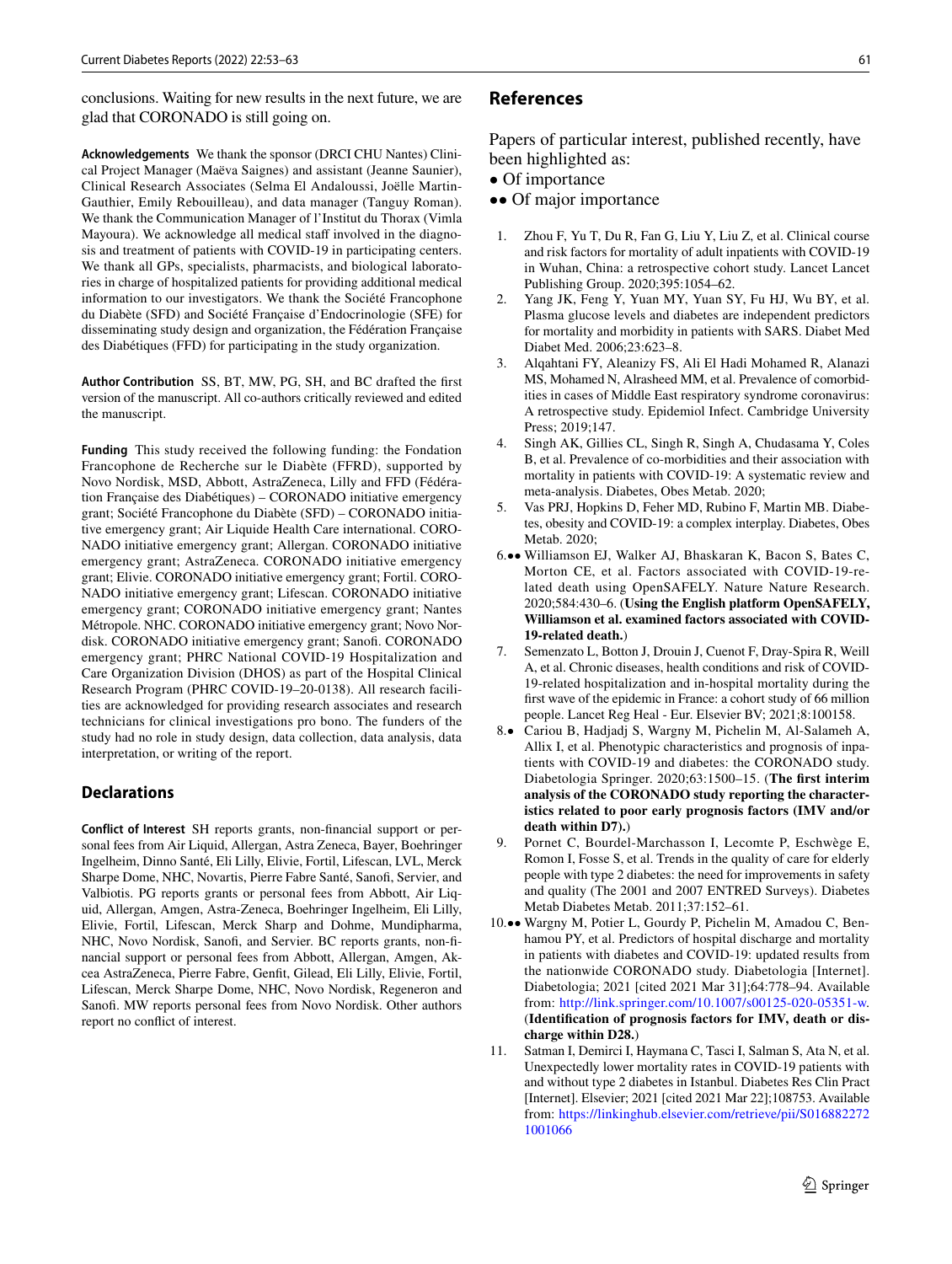- <span id="page-9-5"></span>12. McGurnaghan SJ, Weir A, Bishop J, Kennedy S, Blackbourn LAK, McAllister DA, et al. Risks of and risk factors for COVID-19 disease in people with diabetes: a cohort study of the total population of Scotland. Lancet Diabetes Endocrinol Lancet Publishing Group. 2021;9:82–93.
- <span id="page-9-6"></span>13. Alkhouli M, Nanjundappa A, Annie F, Bates MC, Bhatt DL. Sex Diferences in Case Fatality Rate of COVID-19: Insights From a Multinational Registry. Mayo Clin Proc Elsevier Ltd. 2020;95:1613–20.
- 14. Peckham H, De Gruijter N, Raine C, Radziszewska A, Ciurtin C, Wedderburn L, et al. Male sex identifed by global COVID-19 meta-analysis as a risk factor for death and ITU admission. Nat Commun [Internet]. Nature Publishing Group; 2020 [cited 2020 Dec 10];11:6317. Available from: [http://www.nature.com/artic](http://www.nature.com/articles/s41467-020-19741-6) [les/s41467-020-19741-6](http://www.nature.com/articles/s41467-020-19741-6)
- <span id="page-9-7"></span>15. Gebhard C, Regitz-Zagrosek V, Neuhauser HK, Morgan R, Klein SL. Impact of sex and gender on COVID-19 outcomes in Europe. Biol. Sex Difer. BioMed Central Ltd.; 2020.
- <span id="page-9-8"></span>16. Penna C, Mercurio V, Tocchetti CG, Pagliaro P. Sex-related differences in COVID‐19 lethality. Br J Pharmacol [Internet]. John Wiley and Sons Inc.; 2020 [cited 2020 Dec 12];177:bph.15207. Available from: [https://onlinelibrary.wiley.com/doi/abs/10.1111/](https://onlinelibrary.wiley.com/doi/abs/10.1111/bph.15207) [bph.15207](https://onlinelibrary.wiley.com/doi/abs/10.1111/bph.15207)
- <span id="page-9-9"></span>17. Scully EP, Haverfeld J, Ursin RL, Tannenbaum C, Klein SL. Considering how biological sex impacts immune responses and COVID-19 outcomes. Nat Rev Immunol Nature Research. 2020;20:442–7.
- <span id="page-9-10"></span>18. Bunders MJ, Altfeld M. Implications of Sex Diferences in Immunity for SARS-CoV-2 Pathogenesis and Design of Therapeutic Interventions. Immunity. Cell Press; 2020. p. 487–95.
- <span id="page-9-11"></span>19. de Jong M, Woodward M, Peters SAE. Diabetes and COVID-19-related mortality in women and men in the UK Biobank: comparisons with infuenza/pneumonia and coronary heart disease. Diabetes Care [Internet]. Diabetes Care; 2020 [cited 2020 Dec 14]; Available from: [http://www.ncbi.nlm.nih.gov/pubmed/](http://www.ncbi.nlm.nih.gov/pubmed/33293345) [33293345](http://www.ncbi.nlm.nih.gov/pubmed/33293345)
- <span id="page-9-0"></span>20. Tramunt B, Smati S, Coudol S, Wargny M, Pichelin M, Guyomarch B, et al. Sex disparities in COVID-19 outcomes of inpatients with diabetes: Insights from the CORONADO study. Eur J Endocrinol BioScientifca Ltd. 2021;185:299–311.
- <span id="page-9-12"></span>21. Caussy C, Pattou F, Wallet F, Simon C, Chalopin S, Telliam C, et al. Prevalence of obesity among adult inpatients with COVID-19 in France. Lancet Diabetes Endocrinol [Internet]. Elsevier; 2020 [cited 2020 May 25];0. Available from: [https://linkinghub.](https://linkinghub.elsevier.com/retrieve/pii/S2213858720301601) [elsevier.com/retrieve/pii/S2213858720301601](https://linkinghub.elsevier.com/retrieve/pii/S2213858720301601)
- 22. Gunst J, De Bruyn A, Van Den Berghe G. Glucose control in the ICU. Curr Opin Anaesthesiol [Internet]. Lippincott Williams and Wilkins; 2019 [cited 2020 Apr 12];32:156–62. Available from: <http://www.ncbi.nlm.nih.gov/pubmed/30817388>
- <span id="page-9-13"></span>23. Simonnet A, Chetboun M, Poissy J, Raverdy V, Noulette J, Duhamel A, et al. High prevalence of obesity in severe acute respiratory syndrome coronavirus-2 (SARS-CoV-2) requiring invasive mechanical ventilation. Obesity. 2020;0–1.
- <span id="page-9-14"></span>24.•• Holman N, Knighton P, Kar P, O'Keefe J, Curley M, Weaver A, et al. Risk factors for COVID-19-related mortality in people with type 1 and type 2 diabetes in England: a population-based cohort study. Lancet Diabetes Endocrinol Lancet Publishing Group. 2020;8:823–33. (**In England, authors assessed associations between risk factors and COVID-19-related mortality in people with type 1 and type 2 diabetes.**)
- <span id="page-9-3"></span>25. Smati S, Tramunt B, Wargny M, Caussy C, Gaborit B, Vatier C, et al. Relationship between obesity and severe COVID-19 outcomes in patients with type 2 diabetes: results from the CORO-NADO study. Diabetes, Obes Metab. Wiley; 2021;23:391–403.
- <span id="page-9-15"></span>26. Gao M, Piernas C, Astbury NM, Hippisley-Cox J, O'Rahilly S, Aveyard P, et al. Associations between body-mass index and

COVID-19 severity in 6·9 million people in England: a prospective, community-based, cohort study. Lancet Diabetes Endocrinol Lancet Publishing Group. 2021;9:350–9.

- <span id="page-9-4"></span>27. Blanchard C, Perennec T, Smati S, Tramunt B, Guyomarch B, Bigot-Corbel E, et al. History of bariatric surgery and COVID 19 outcomes in patients with type 2 diabetes: results from the CORONADO study. Obesity (Silver Spring) [Internet]. 2021 [cited 2021 Oct 17]; Available from: [http://www.ncbi.nlm.nih.](http://www.ncbi.nlm.nih.gov/pubmed/34586754) [gov/pubmed/34586754](http://www.ncbi.nlm.nih.gov/pubmed/34586754)
- <span id="page-9-1"></span>28. Wargny M, Gourdy P, Ludwig L, Seret-Bégué D, Bourron O, Darmon P, et al. Type 1 diabetes in people hospitalized for covid-19: New insights from the coronado study. Diabetes Care. American Diabetes Association Inc.; 2020. p. e174–7.
- <span id="page-9-16"></span>29. Vangoitsenhoven R, Martens PJ, van Nes F, Moyson C, Nobels F, Van Crombrugge P, et al. No evidence of increased hospitalization rate for covid-19 in community-dwelling patients with type 1 diabetes. Diabetes Care. American Diabetes Association Inc.; 2020;43:e118–9.
- <span id="page-9-17"></span>30. Ruan Y, Ryder REJ, De P, Field BCT, Narendran P, Iqbal A, et al. A UK nationwide study of people with type 1 diabetes admitted to hospital with COVID-19 infection. Diabetologia. Springer Science and Business Media Deutschland GmbH; 2021;64:1717–24.
- <span id="page-9-18"></span>31.•• Barron E, Bakhai C, Kar P, Weaver A, Bradley D, Ismail H, et al. Associations of type 1 and type 2 diabetes with COVID-19-related mortality in England: a whole-population study. Lancet Diabetes Endocrinol Lancet Publishing Group. 2020;8:813–22. (**This nationwide analysis in England showed that type 1 and type 2 diabetes were both independently associated with inhospital death with COVID-19.**)
- <span id="page-9-19"></span>32. Nassar M, Nso N, Baraka B, Alfshawy M, Mohamed M, Nyabera A, et al. The association between COVID-19 and type 1 diabetes mellitus: a systematic review. Diabetes Metab. Syndr. Clin. Res. Rev. Elsevier Ltd; 2021. p. 447–54.
- <span id="page-9-20"></span>33. O'Malley G, Ebekozien O, Desimone M, Pinnaro CT, Roberts A, Polsky S, et al. COVID-19 hospitalization in adults with type 1 diabetes: results from the T1D exchange multicenter surveillance study. J Clin Endocrinol Metab [Internet]. Endocrine Society; 2021 [cited 2021 Nov 2];106:e936–42. Available from: [https://](https://academic.oup.com/jcem/article/106/2/e936/5963916) [academic.oup.com/jcem/article/106/2/e936/5963916](https://academic.oup.com/jcem/article/106/2/e936/5963916)
- <span id="page-9-21"></span>34. Singh AK, Khunti K. COVID-19 and diabetes. Annu Rev Med. 2021;73.
- <span id="page-9-22"></span>35. Rubino F, Amiel SA, Zimmet P, Alberti G, Bornstein S, Eckel RH, et al. New-Onset Diabetes in Covid-19. N Engl J Med. Massachusetts Medical Society; 2020;383:789–90.
- <span id="page-9-23"></span>36. Khunti K, Del Prato S, Mathieu C, Kahn SE, Gabbay RA, Buse JB. COVID-19, hyperglycemia, and new-onset diabetes. Diabetes Care. American Diabetes Association; 2021;dc211318.
- <span id="page-9-2"></span>37. Cariou B, Pichelin M, Goronflot T, Gonfroy C, Marre M, Raffaitin-Cardin C, et al. Phenotypic characteristics and prognosis of newly diagnosed diabetes in hospitalized patients with COVID-19: Results from the CORONADO study. Diabetes Res Clin Pract. Elsevier Ireland Ltd; 2021;175.
- <span id="page-9-24"></span>38. Sathish T, Kapoor N, Cao Y, Tapp RJ, Zimmet P. Proportion of newly diagnosed diabetes in COVID-19 patients: a systematic review and meta-analysis. Diabetes, Obes. Metab. Blackwell Publishing Ltd; 2021. p. 870–4.
- <span id="page-9-25"></span>39. Agarwal S, Mathew J, Davis GM, Shephardson A, Levine A, Louard R, et al. Continuous glucose monitoring in the intensive care unit during the COVID-19 pandemic. Diabetes Care. American Diabetes Association Inc.; 2021;44:847–9.
- <span id="page-9-26"></span>40. Zhu L, She Z-G, Cheng X, Qin J-J, Zhang X-J, Cai J, et al. Association of blood glucose control and outcomes in patients with COVID-19 and pre-existing type 2 diabetes. Cell Metab [Internet]. Elsevier; 2020 [cited 2020 May 5]; Available from: [https://](https://doi.org/10.1016/j.cmet.2020.04.021) [doi.org/10.1016/j.cmet.2020.04.021](https://doi.org/10.1016/j.cmet.2020.04.021)